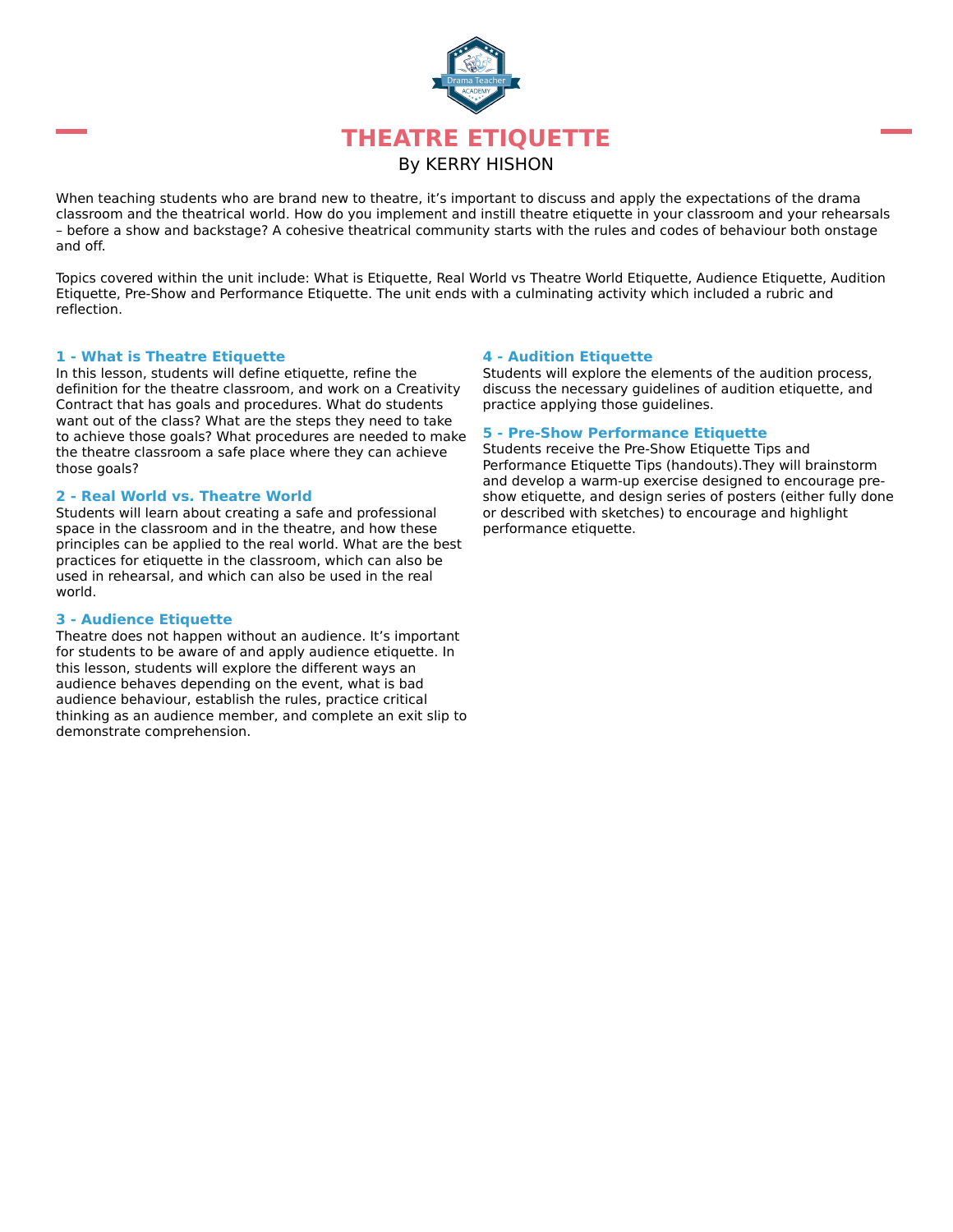# **Standards Connections**

### **National Core Arts Standards**

#### **Select, analyze, and interpret artistic work for presentation - Grade HS Accomplished**

TH:Pr4.1.HSII.a - Discover how unique choices shape believable and sustainable drama/ theatre work.

#### **Organize and develop artistic ideas and work - Grade HS Accomplished**

TH:Cr2.1.HSII.b - Cooperate as a creative team to make interpretive choices for a drama/theatre work.

## **Common Core**

#### **Speaking and Listening**

CCSS.ELA-LITERACY.CCRA.SL.1 - Prepare for and participate effectively in a range of conversations and collaborations with diverse partners, building on others' ideas and expressing their own clearly and persuasively.

CCSS.ELA-LITERACY.CCRA.SL.2 - Integrate and evaluate information presented in diverse media and formats, including visually, quantitatively, and orally.

CCSS.ELA-LITERACY.CCRA.SL.4 - Present information, findings, and supporting evidence such that listeners can follow the line of reasoning and the organization, development, and style are appropriate to task, purpose, and audience.

CCSS.ELA-LITERACY.CCRA.SL.6 - Adapt speech to a variety of contexts and communicative tasks, demonstrating command of formal English when indicated or appropriate.

#### **Language**

CCSS.ELA-LITERACY.CCRA.L.1 - Demonstrate command of the conventions of standard English grammar and usage when writing or speaking.

CCSS.ELA-LITERACY.CCRA.L.2 - Demonstrate command of the conventions of standard English capitalization, punctuation, and spelling when writing.

### **Reading: Literature**

CCSS.ELA-LITERACY.RL.9-10.4 - Determine the meaning of words and phrases as they are used in the text, including figurative and connotative meanings; analyze the cumulative impact of specific word choices on meaning and tone (e.g., how the language evokes a sense of time and place; how it sets a formal or informal tone).

### **Reading: Informational Text**

CCSS.ELA-LITERACY.RI.9-10.4 - Determine the meaning of words and phrases as they are used in a text, including figurative, connotative, and technical meanings; analyze the cumulative impact of specific word choices on meaning and tone (e.g., how the language of a court opinion differs from that of a newspaper).

#### **Language**

CCSS.ELA-LITERACY.L.9-10.1 - Demonstrate command of the conventions of standard English grammar and usage when writing or speaking.

CCSS.ELA-LITERACY.L.9-10.2 - Demonstrate command of the conventions of standard English capitalization, punctuation, and spelling when writing.

CCSS.ELA-LITERACY.L.9-10.3 - Apply knowledge of language to understand how language functions in different contexts, to make effective choices for meaning or style, and to comprehend more fully when reading or listening.

CCSS.ELA-LITERACY.L.9-10.4 - Determine or clarify the meaning of unknown and multiple-meaning words and phrases based on grades 9-10 reading and content, choosing flexibly from a range of strategies.

### **Writing**

CCSS.ELA-LITERACY.W.9-10.2 - Write

informative/explanatory texts to examine and convey complex ideas, concepts, and information clearly and accurately through the effective selection, organization, and analysis of content.

### **California VAPA Standards (2019)**

#### **Acc.TH:Pr4 Select, analyze, and interpret artistic work for presentation.**

Acc.TH:Pr4.a - Discover how unique choices shape believable and sustainable drama/ theatre work.

#### **Acc.TH:Cr2 Organize and develop artistic ideas and work.**

Acc.TH:Cr2.b - Cooperate as a creative team to make interpretive choices for a drama/theatre work.

# **Florida Sunshine State Standards**

### **Critical Thinking & Reflection**

TH.912.C.2.1 - Explore and describe possible solutions to production or acting challenges and select the solution most likely to produce desired results.

TH.912.C.2.7 - Accept feedback from others, analyze it for validity, and apply suggestions appropriately to future performances or designs.

TH.912.C.2.8 - Improve a performance or project using various self-assessment tools, coaching, feedback, and/or constructive criticism.

#### **Historical & Global Connections**

TH.912.H.3.1 - Apply critical-thinking and problem-solving skills used in theatre collaboration to develop creative solutions to real-life issues.

#### **Innovation, Technology & the Future**

TH.912.F.2.4 - Apply the skills necessary to be an effective director, designer, stage manager, and/or technician in the mounting of a theatrical performance.

#### **Organizational Structure**

TH.912.O.1.3 - Execute the responsibilities of director, designer, manager, technician, or performer by applying standard theatrical conventions.

### **Skills, Techniques & Processes**

TH.912.S.1.1 - Describe the interactive effect of audience members and actors on performances.

TH.912.S.2.2 - Apply technical knowledge of safety procedures and demonstrate safe operation of theatre equipment, tools, and raw materials.

TH.912.S.3.2 - Exercise artistic discipline and collaboration to achieve ensemble in rehearsal and performance.

# **Georgia Performance Standards - Theatre Arts**

### **Grade 6 - Responding**

TA6.RE.1 - Engage actively and appropriately as an audience member., a. Identify the role of the audience in different environments., b. Analyze the relationship between an audience and a performer., c. Create guidelines for behaviors appropriate to a theatre experience., d. Model appropriate audience behaviors.

### **Grade 6 - Connecting**

TA6.CN.1 - Explore how theatre connects to life experience, careers, and other content., a. Identify similarities between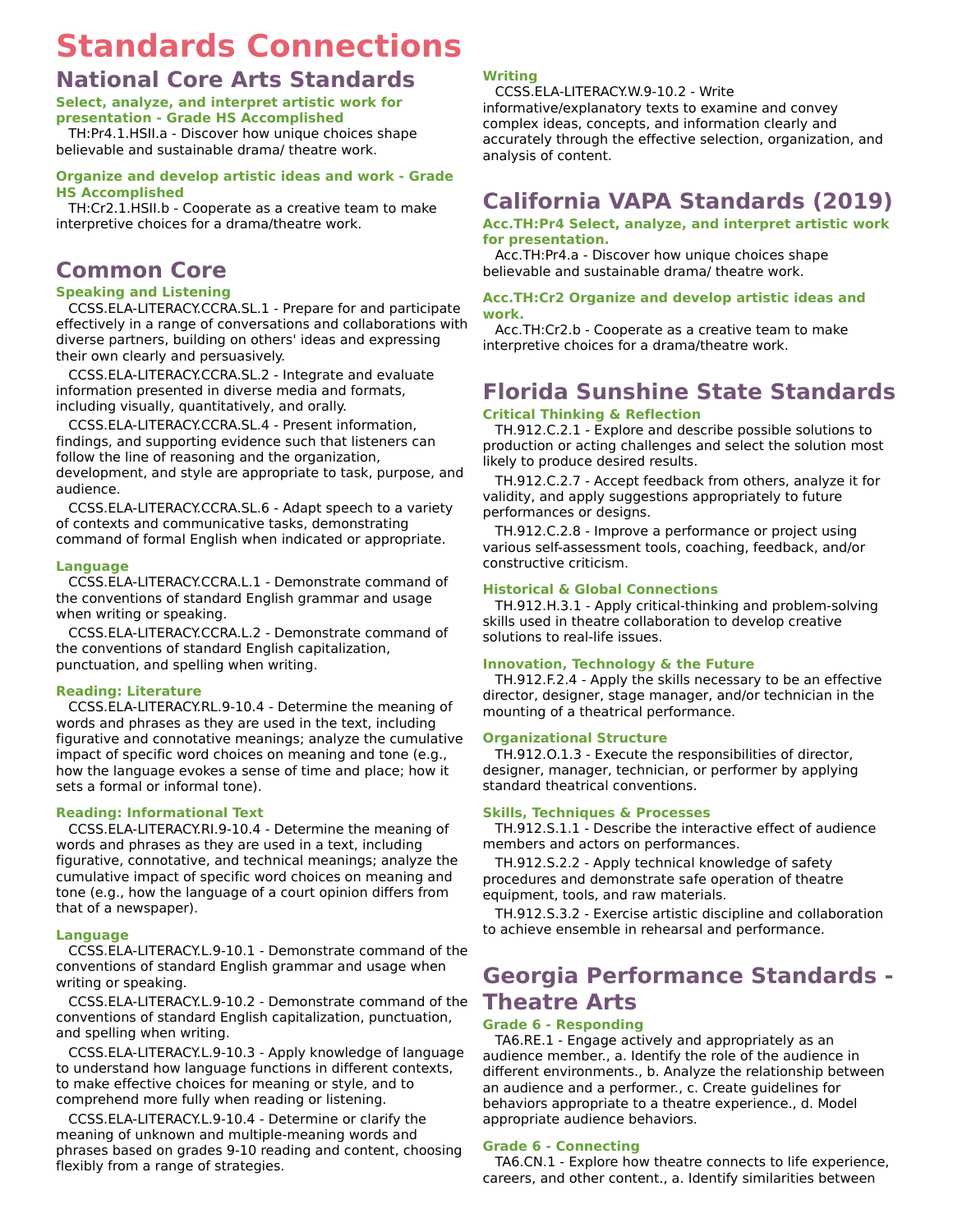theatre and other art forms., b. Draw conclusions about the relationships between theatre and life., c. Define tasks associated with a theatre production (e.g. director, stage manager, designer, technician, playwright, actor).

#### **Grade 7 - Creating**

TA7.CR.1 - Organize, design, and refine theatrical work., a. Identify and rehearse effective communication skills., b. Compare and contrast character types and relationships by analyzing character motivations, objectives, and goals., c. Compare the physical, emotional, vocal, and social dimensions of a character., d. Investigate the role and responsibility of the cast and crew., e. Identify and model ensemble skills in the rehearsal process., f. Utilize staging and blocking choices to enhance the performance., g. Compare, contrast, and design elements of technical theatre., h. Utilize theatre vocabulary throughout the rehearsal process.

#### **Grade 7 - Responding**

TA7.RE.1 - Engage actively and appropriately as an audience member., a. Assess the role and responsibility of the audience as an integral part of theatre performances., b. Summarize the relationship between the audience and performers., c. Predict how audience relationships will differ with venue and performance type., d. Demonstrate appropriate audience behaviors.

#### **Grade 7 - Connecting**

TA7.CN.1 - Explore how theatre connects to life experience, careers, and other content., a. Compare and contrast theatre with other art forms., b. Articulate relationships between theatre and life., c. Utilize a multi-disciplinary approach to create original theatre., d. Describe the careers and professional responsibilities associated with theatre production (e.g. director, stage manager, designer, technician, playwright, actor).

#### **Grade 8 - Performing**

TA8.PR.1 - Act by communicating and sustaining roles in formal and informal environments., a. Demonstrate the physical, emotional, vocal, and social dimensions of a character in different types of theatre performances (e.g. rate, pitch, volume, inflection, posture, facial expression, motivation, physical movement)., b. Demonstrate appropriate ensemble skills throughout a performance., c. Use appropriate listening and response skills during performances.

#### **Grade 8 - Responding**

TA8.RE.1 - Engage actively and appropriately as an audience member., a. Evaluate the role and responsibility of the audience as an integral part of media productions., b. Articulate why the relationships between the audience and performers is critical to the success of theatre productions., c. Examine the differing audience relationships (e.g. various venues, performance styles)., d. Demonstrate appropriate audience behaviors.

#### **Grade 8 - Connecting**

TA8.CN.1 - Explore how theatre connects to life experience, careers, and other content., a. Investigate and prove common themes and structure among theatre and other disciplines., b. Defend how theatre reflects life., c. Incorporate multidisciplinary aspects into theatre performance., d. Identify and analyze professions associated with different forms of production (e.g. director, stage manager, designer, technician, playwright, actor).

#### **Grades 9-12 - FUNDAMENTALS OF THEATRE LEVELS I-IV - Performing**

TAHSFT.PR.2 - Execute artistic and technical elements of theatre., a. Identify and define the various collaborative roles and relationships of technical production personnel (e.g.

sound, lighting, set, scenic, costume, dramaturge, makeup, marketing, business aspects) in relation to the directors and performers., b. Identify and apply the various aspects of directing, staging, performance spaces, and rehearsal management., c. Recognize and apply the basic elements and procedures involved in the construction of props, scenery, and platforms., d. Formulate effective theatrical designs in order to support the text and directorial concept.

#### **Grades 9-12 - FUNDAMENTALS OF THEATRE LEVELS I-IV - Responding**

TAHSFT.RE.1 - Engage actively and appropriately as an audience member., a. Articulate why the relationship between the audience and performers is critical to the success of the production and demonstrate appropriate audience behavior., b. State and support aesthetic judgments through experience in diverse styles and genres of theatre.

#### **Grades 9-12 - FUNDAMENTALS OF THEATRE LEVELS I-IV - Connecting**

TAHSFT.CN.1 - Explore how theatre connects to life experiences, careers, and other content., a. Examine how theatre reflects real life., b. Analyze how theatre employs aspects of other art forms and disciplines to effectively communicate with a live audience., c. Demonstrate awareness of the discipline, knowledge, skills, and education required for careers in theatre., d. Explore various careers in the theatre arts (e.g. performance, design, production, administrative, education, promotion).

### **North Carolina Essential Standards**

#### **Beginning High School Standards - Culture**

B.CU.2.1 - Illustrate appropriate theatre etiquette as a member of an audience, as a performer, and as a technician.

#### **Proficient High School Standards - Culture**

P.CU.2.1 - Understand how the rules of audience etiquette originated, how they have evolved, and for what purpose. P.CU.2.2 - Analyze the interrelationships of theatre roles.

#### **Advanced High School Standards - Aesthetics**

A.AE.1.2 - Use the knowledge and skills associated with technical roles, such as lighting operator, prop master, or stage manager, in an appropriate and effective manner.

#### **Advanced High School Standards - Culture**

A.CU.2.2 - Integrate conventions and structures of theatre when creating formal or informal theatre productions.

# **Tennessee Theatre Curriculum Standards**

### **GRADES 6-8**

8.0 Context - Students will understand context by analyzing the role of theatre, film, television, and electronic media in the community and in other cultures

#### **GRADES 9-12**

8.0 Context - Students will understand context by analyzing the role of theatre, film, television, and electronic media in the past and the present.

# **Texas Essential Knowledge and Skills for Theatre Arts**

#### **MS 117.211 LI - Foundations: Inquiry and Understanding**

C.1.E - identify theatrical vocabulary and terminology,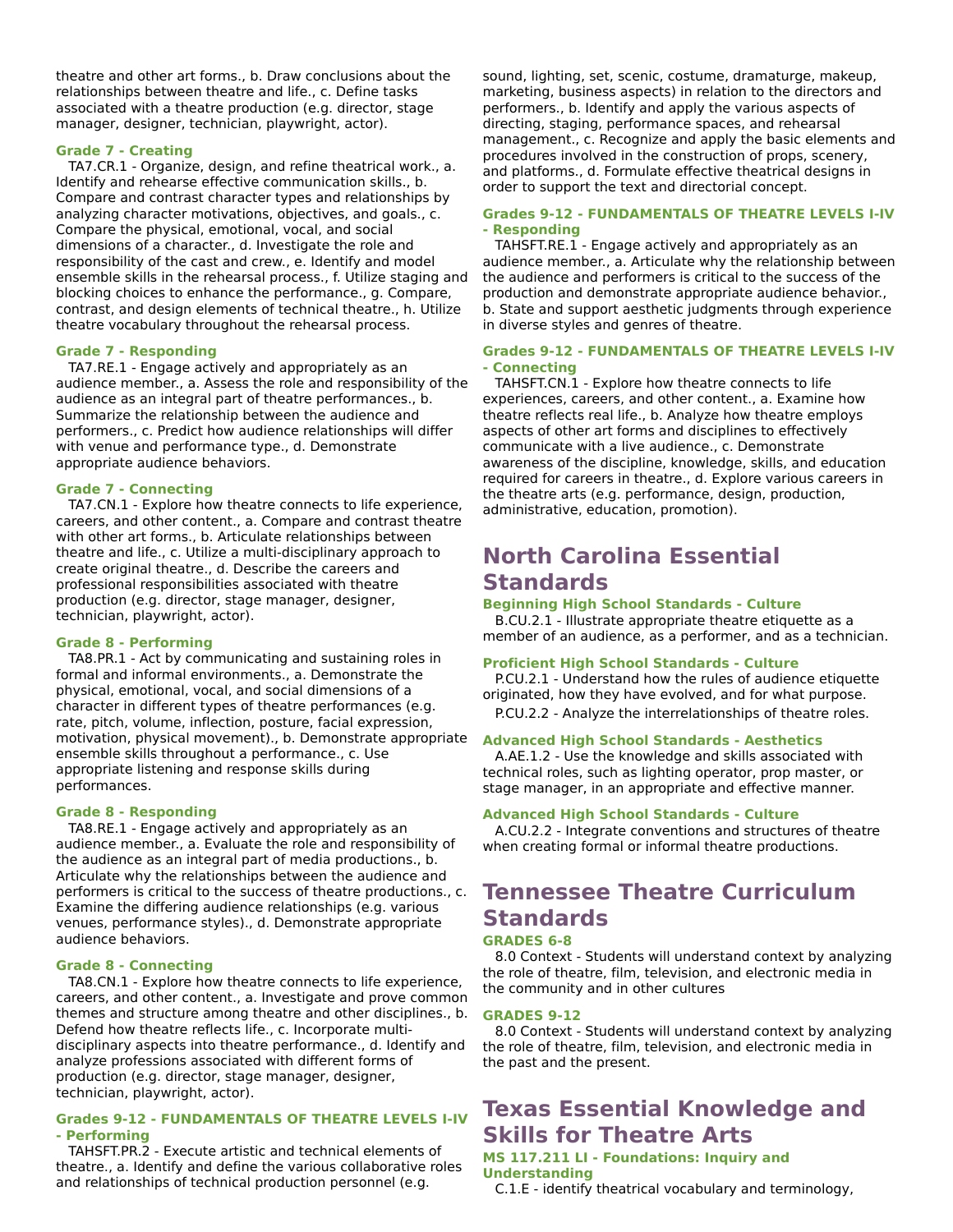including basic anatomy of theatre spaces.

**MS 117.211 LI - Critical evaluation and response** C.5.A - identify and apply audience etiquette at all performances.

#### **MS 117.212 LII - Critical evaluation and response**

B.5.A - understand and demonstrate appropriate audience etiquette at various types of performances.

#### **MS 117.213 LIII - Foundations: Inquiry and Understanding**

B.1.E - apply knowledge of theatrical vocabulary and terminology.

#### **MS 117.213 LIII - Critical evaluation and response**

B.5.A - understand and demonstrate appropriate audience etiquette at various types of live performances.

#### **HS 117.315 LI - Foundations: Inquiry and Understanding**

C.1.F - demonstrate a working knowledge of the language of theatre such as stage terminology, elements of theatre, or theatrical conventions.

C.1.H - define the roles of and appreciate the collaborative relationships between all artistic partners such as playwrights, composers, directors, actors, designers, technicians, and audience.

C.1.K - identify and recognize the importance of safe theatre practices.

#### **HS 117.315 LI - Creative Expression: production**

C.3.B - apply technical knowledge and skills safely to create or operate theatrical elements such as scenery, properties, lighting, sound, costumes, makeup, current technology, or publicity.

C.3.D - demonstrate responsibility, artistic discipline, and creative problem solving by concentrating in one or more areas of theatre production such as acting, technical theatre, or theatre management.

#### **HS 117.316 LII - Foundations: Inquiry and Understanding**

C.1.F - relate the interdependence of all theatrical elements.

#### **HS 117.316 LII - Critical evaluation and response**

C.5.A - evaluate and apply appropriate audience etiquette at various types of performances.

#### **HS 117.317 LIII - Foundations: Inquiry and Understanding**

C.1.F - evaluate the interdependence of all theatrical elements.

#### **HS 117.317 LIII - Critical evaluation and response**

C.5.A - compare behavior at various types of performances and practice appropriate audience etiquette.

#### **HS 117.318 LIV - Creative Expression: production**

C.3.F - apply expertise in one or more areas of theatre production, demonstrating responsibility, artistic discipline, and creative problem solving.

#### **HS 117.318 LIV - Critical evaluation and response**

C.5.A - evaluate and practice appropriate audience behavior **Technical Theatre - Levels I, II, III - Awareness** at various types of performances.

### **Alberta, Canada**

#### **Technical Theatre/Design 10-20-30 - Management - House**

2 - demonstrate knowledge of appropriate safety procedures

#### **Technical Theatre/Design 10-20-30 - Management - Stage**

2 - recognize and use basic technical theatre/design terminology

#### **Technical Theatre/Design 10-20-30 - Management - Set**

5 - demonstrate knowledge of appropriate safety procedures

#### **Junior Goal II Objectives**

gain awareness of how the integration of disciplines enriches dramatic communication

#### **Junior Goal III Objectives**

develop awareness of drama and theatre presentations as possible

develop awareness of various conventions of theatre develop recognition of and respect for excellence in drama and theatre

#### **Junior Orientation**

demonstrate a willingness to take calculated and reasonable risks

demonstrate trust by becoming comfortable, physically and emotionally, with others

focus concentration on one task at a time

generate imaginative and creative solutions to problems

investigate a variety of roles and situations

listen effectively

meet deadlines and follow through on individual and group commitments

share ideas confidently with others

support positivity the work of others

understand that technical elements enhance

verbal/physical communication

work cooperatively and productively with all members of the class in pairs, small groups and large groups

#### **Improvisation/Acting Level I - Beginning**

7 - use stage vocabulary: stage areas, body positions and crosses

8 - demonstrate appropriate rehearsal behaviours and routines

#### **Junior Goal I Objectives**

develop a sense of responsibility and commitment develop self-confidence

develop self-discipline

develop the ability to initiate, organize and present a project within a given set of guidelines

develop the ability to interact effectively and constructively in a group process

develop the ability to offer and accept constructive criticism develop the willingness to make a decision, act upon it and

accept the results

extend the ability to understand, accept and respect otherstheir rights, ideas, abilities and differences

strengthen powers of concentration

1 - recognize the basic terminology associated with the component being studied

2 - demonstrate understanding of the basic functions of the component being studied.

#### **Technical Theatre - Levels I, II, III - Readiness**

11 - arrange and sequence time, ideas, information, materials and/or personnel for achievement of the project

6 - demonstrate understanding of the importance of